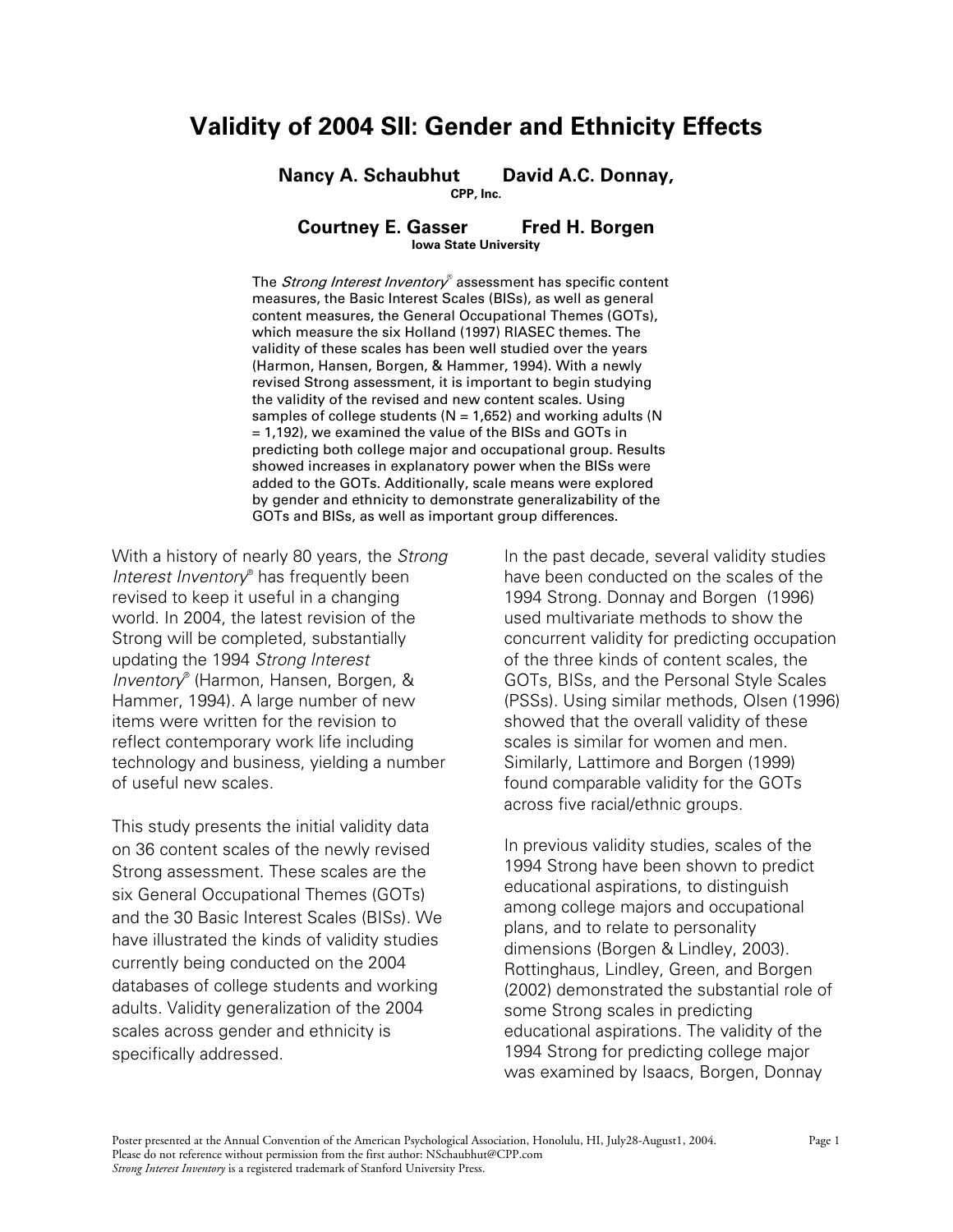and Hansen (1997), and by Ralston, Borgen, Rottinghaus, and Donnay (in press).

These previous studies of the validity of the 1994 Strong, often with large national samples of working adults, have enhanced our knowledge of interests and careers, and they have paved the way for similar studies with the newly revised Strong assessment. Many of these studies will now be extended to the new Strong, where we will look at its overall validity, and its validity generalization across gender and ethnicity. The 2004 databases contain many valuable criterion variables for this purpose, such as college major and occupation.

With the addition of ten new content scales on this revision of the Strong, it again becomes important to examine the validity of these and the other content scales on the inventory. The ten new BISs are Computer Hardware & Electronics, Protective Services, Research, Human Resources & Training, Social Sciences, Entrepreneurship, Marketing & Advertising, Finance & Investing, Programming & Information Systems, and Taxes & Accounting.

Within the employed adult sample there was an opportunity to explore equivalence of these content scales in terms of gender and ethnicity. The findings demonstrate that the scales' validity can be generalized across gender and ethnic groups in most instances.

## Method

# *Participants*

*College Sample.* A national sample of 1,652 college students (1,234 women, 418 men), representing a varied set of 31 college majors, responded to a research version of the Strong assessment. They also provided information about their major field of study,

which was used as criterion in this study. Average age of the students was 22.83 (SD  $= 6.3$ ), and they were reasonably ethnically diverse (66% Caucasian, 9% African American, 5% Hispanic, 7% Asian, 13% other).

*Employed Adult Sample.* A national sample of 1,192 employed adults (833 women, 359 men), who can be classified into 19 different occupational groups, completed a research version of the Strong assessment, including demographic questions. The occupational variable was used as a criterion in this study. This particular sample was very ethnically diverse (38% Caucasian, 32% African American, 13% Hispanic, 17% Asian), and average age was  $33.72$  (SD = 9.5).

*Measures.* 6 GOTs and 30 BISs of the newly revised Strong assessment were examined. During the Strong assessment revision, a factor analysis was used as guidance for updating the GOTs and BISs. The six GOTs are Realistic, Investigative, Artistic, Social, Enterprising, and Conventional. The enhanced item pool permitted 30 contemporary measures of specific interests, including the 10 new scales.

*Analyses.* Multivariate discriminant function analyses were run separately to predict 31 majors in the college sample and 22 occupational groups in the working adult sample, from three sets of variables: the six GOTs, 30 BISs, and the GOTs and BISs combined. As shown in Table 1, the GOTs alone explained 69% of the variance in the college sample and 34% in the employed adult sample. The BISs alone accounted for 93% in the college sample, 68% in the employed adult sample. When taken together, GOTs and BISs explained 94% of variance in the college sample, 73% in the employed adult sample. These results, along with the leave one out classification,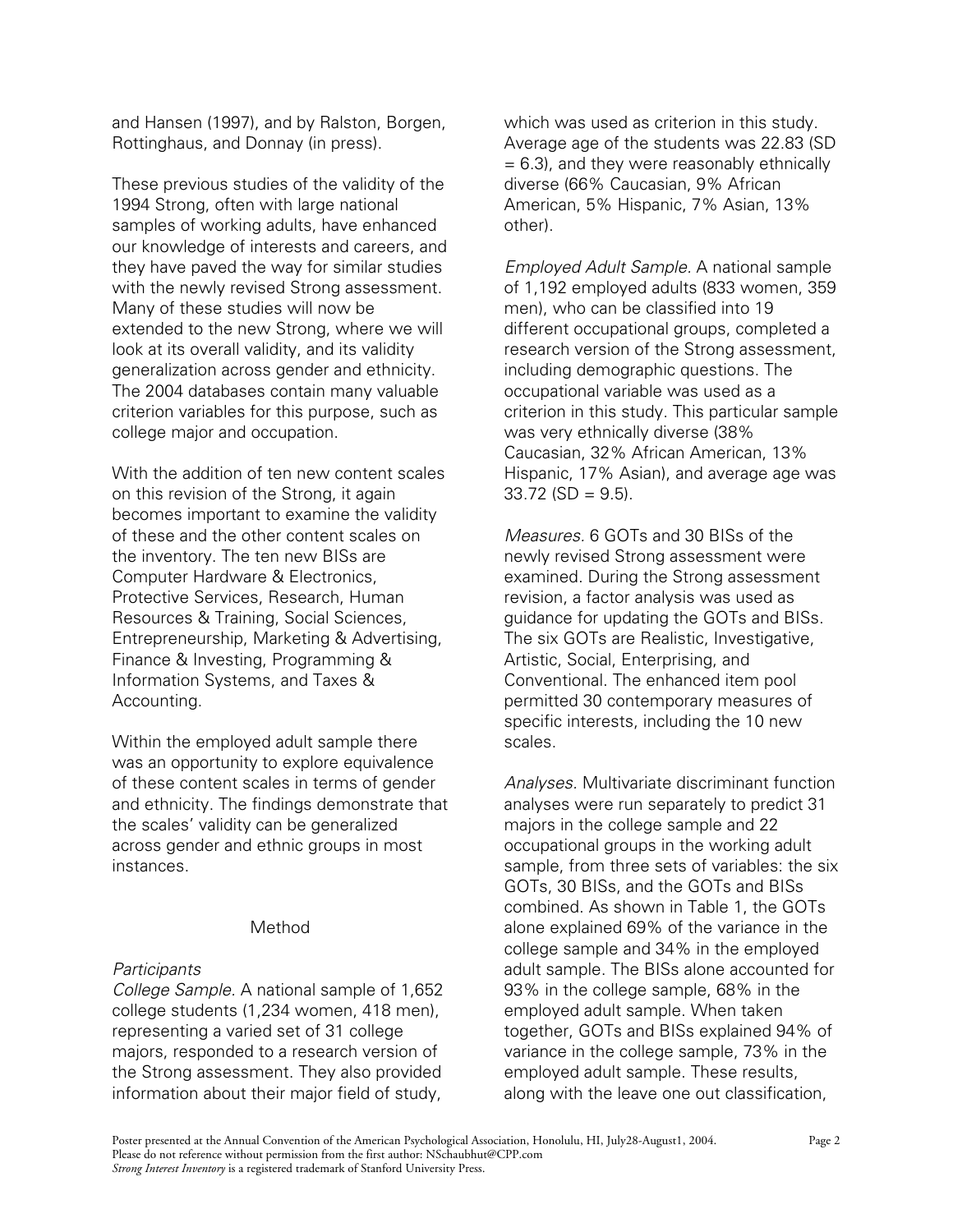or jackknife approach to cross-validating classifications from functions, can also be seen in Table 1.

Mean scores were also calculated for the GOTs and BISs for several different groups in order to evaluate generalizability. Using the employed adult sample, these scores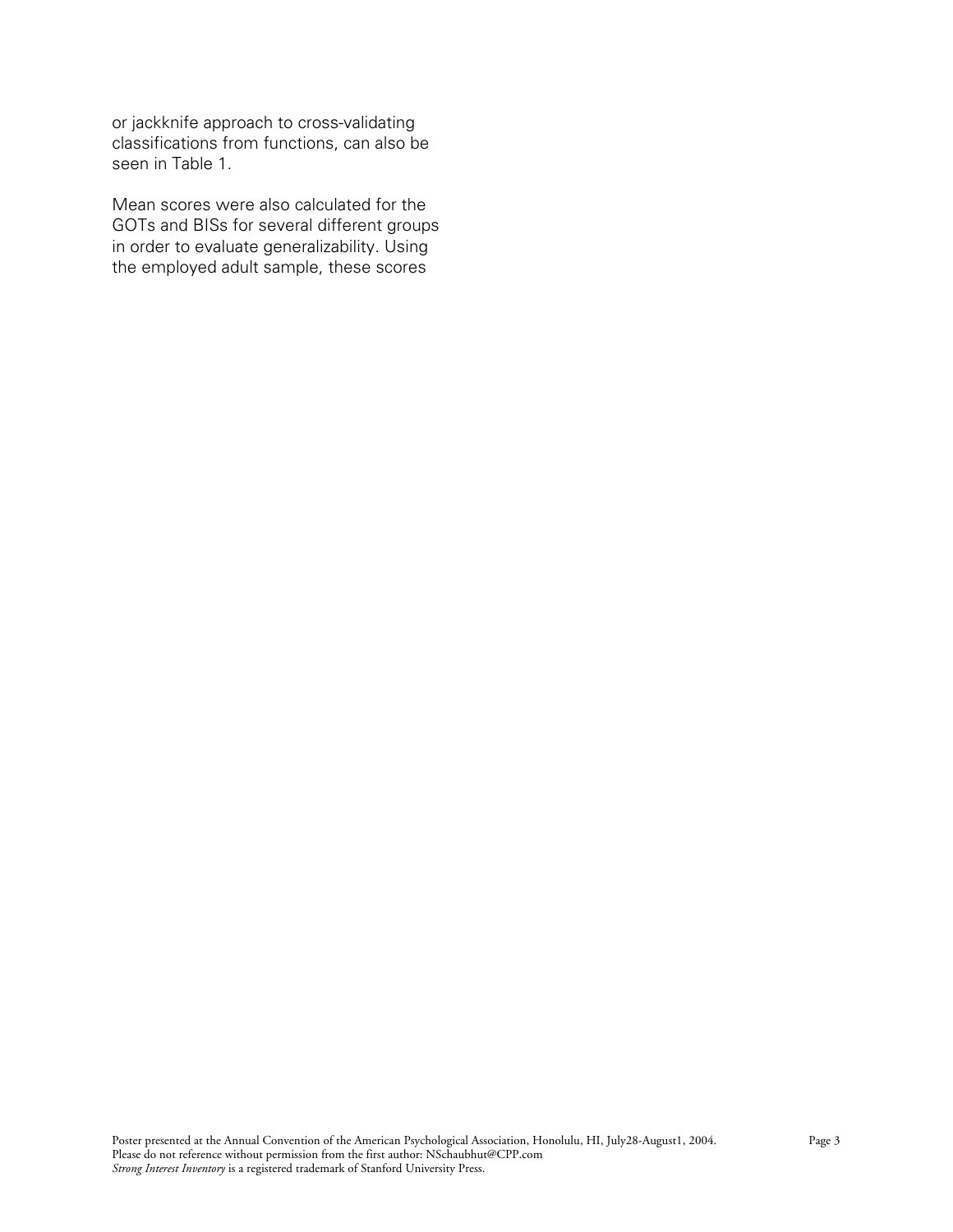| Sets of Scales                | Wilks's $\Lambda$ | 1-Λ  | # of Discriminant<br><b>Functions</b> | Hit Rate          |                     |
|-------------------------------|-------------------|------|---------------------------------------|-------------------|---------------------|
|                               |                   |      |                                       | Original<br>Group | Cross-<br>Validated |
| College Majors $(n=1,652)$    |                   |      |                                       |                   |                     |
| 6 GOTs                        | .310              | .690 | 6                                     | 23.2%             | 21.7%               |
| 30 BISs                       | .066              | .934 | 30                                    | 38.7%             | 29.1%               |
| BISs+GOTs                     | .056              | .944 | 30                                    | 41.6%             | 29.4%               |
| Occupational Groups (n=1,201) |                   |      |                                       |                   |                     |
| 6 GOTs                        | .658              | .342 | 6                                     | 22.6%             | 20.0%               |
| 30 BISs                       | .320              | .680 | 18                                    | 32.1%             | 21.4%               |
| BISs+GOTs                     | .274              | .726 | 18                                    | 35.1%             | 21.6%               |

Table 1. Discriminant Function Results for Separate and Combined Predictor Sets Examining College Major, and Occupational Classification

Note: College Majors *k*=31; Occupational Groups *k*=19.

were compared across men and women, and across four ethnic groups (Caucasians, African Americans, Asians, and Hispanics). The results for gender are shown in Figures 3 and 4; for ethnicity in Figures 1 and 2.

#### Results

This study used multivariate discriminant function analyses to evaluate the predictive validity of 36 of the content scales on the newly revised Strong assessment. Using samples of college students and working adults, validity was evaluated against criterion measures of college major and occupational group.

Table 1 shows discriminant function results for 2004 Strong GOTs and BISs when predicting several concurrent validity criteria. Thirty-one college majors are predicted for the college students. Nineteen broad occupational groups, aligned with the Department of Labor's O\*NET structure, are predicted for a sample of working adults. Briefly, the results show that the BISs, as more specific scales, substantially improve the prediction of these criteria over the broad GOTs. The best predictions are obtained for the 31 college majors. For college major, the GOTs correctly predicted group membership 21.7% of the time, and BISs about 29.1%. In predicting occupational group, the GOTs correctly predicted 20.0% of the time, and BISs 21.0%.

Mean scores for the 36 content scales of interest were also calculated, allowing an examination of consistencies and differences of the scales across gender and ethnicity, and permitting evaluation of validity generalization. Following the guidelines established in the 1994 Strong Interest Inventory Applications and Technical Guide (Harmon, et al., 1994), any group differences greater than one-half standard deviation were noted. None of the GOTs differ by more than one-half standard deviation (five points) between the four ethnic groups (see Figure 1). Samples of mean BIS scores are shown in Figure 2 for the four ethnic groups. Consistent with findings by Harmon, et al. (1994), only two of the BISs differed by more than five points between the ethnic groups. African Americans demonstrated lower means on the Nature and Agriculture BIS, and higher means on the Religion and Spirituality BIS. The other BIS means in this figure are similar to the remaining 28 BISs in that they differ by less than five points between ethnicities.

Previous studies have noted interest differences between men and women (Hansen, 1978). For example, men report significantly more interests in Realistic areas than women. Also, women tend to discriminate less between the Realistic and Investigative Themes than men (Hansen & Collins, 1993). This explains the current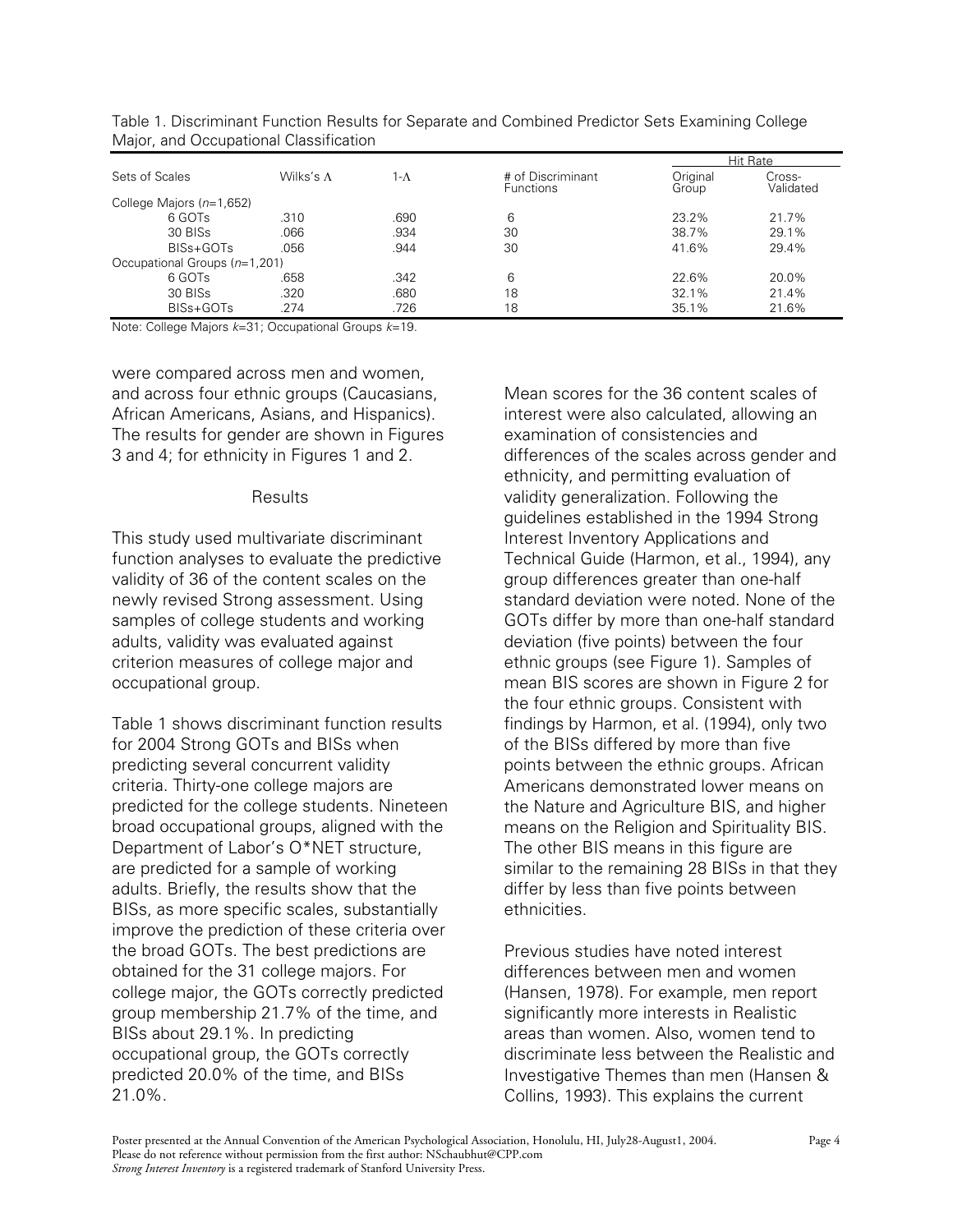findings that show women score, on average, more than five points lower than men on the Realistic GOT, as well as on many R- and I-Themed BISs, such as Mechanics and Construction, Computer Hardware and Electronics, Research, and Mathematics (see Figures 3 and 4).

## **Discussion**

The present study sought to begin validation of the revised and new content scales of the newly revised Strong assessment. Results are similar to previous studies that indicated the BISs add explanatory power to the GOTs (Ralston, Borgen, Rottinghaus, & Donnay, 2003), as they explained additional variance in both college major and occupational group membership.

As Savickas and Spokane (1999) have argued, the purpose of validating an interest inventory is to give its scales meaning. Direct meaning is the hallmark of content

scales. "Content scales take the mystery out of interpretation, and seamlessly link the quantitative to the linguistic" (Ralston, et al., in press). This study highlighted predictive validity of the newly revised Strong assessment scales, as well as differences between men and women, and four ethnic groups. Similar results were found in previous studies that showed ethnic differences on the Nature and Agriculture BIS, Religion and Spirituality BIS; and gender differences on the Realistic GOT, and R and I-themed BISs. This information enhances the interpretative value of the Strong for career planning and exploration. Further validity evidence will be presented in the forthcoming Strong manual. Future studies should continue examining the validity of the content scales of the newly revised Strong assessment, as well as differences between gender and ethnic groups.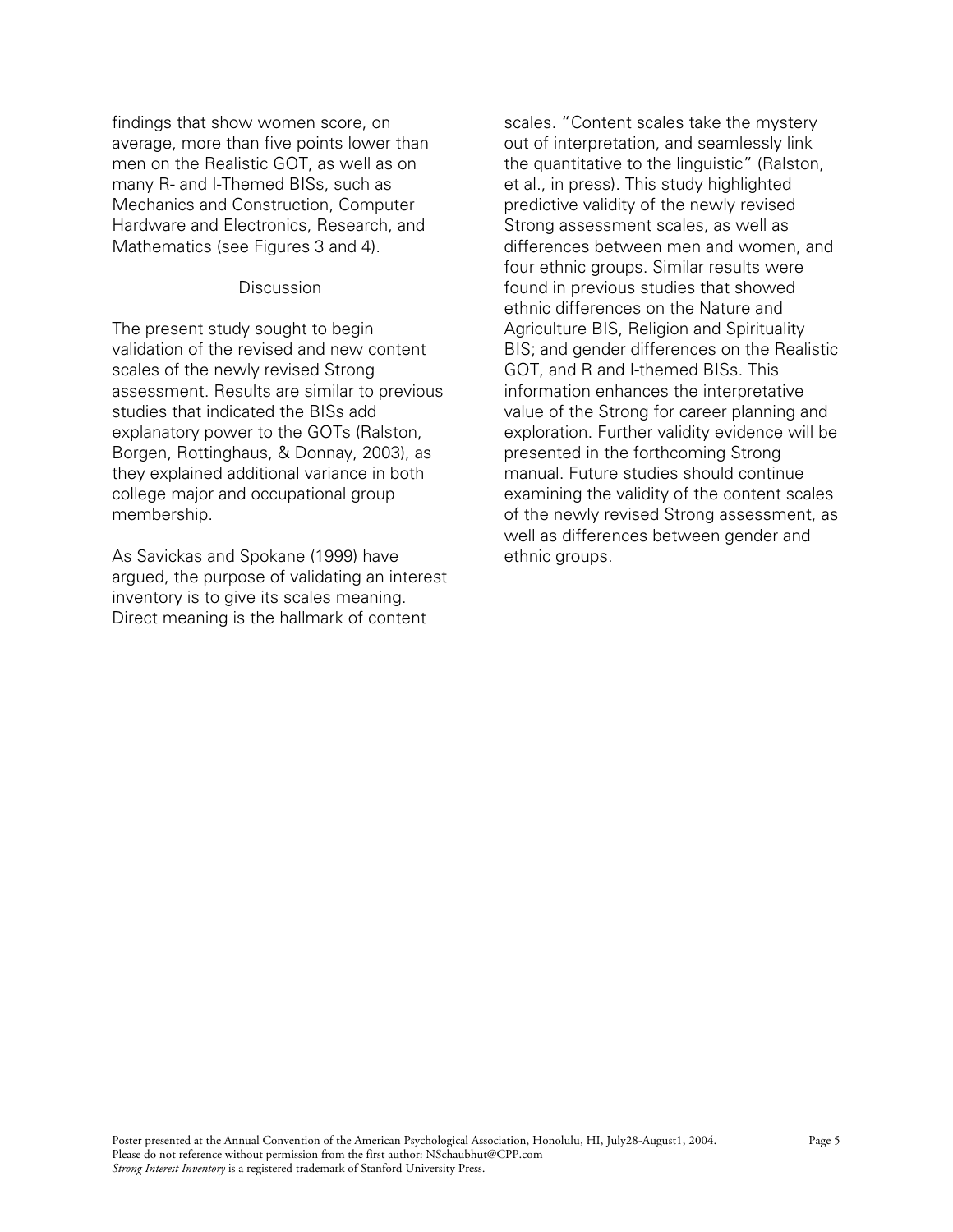

Figure 1. Mean GOT scores of men and women

Figure 2. Selected BIS means by gender

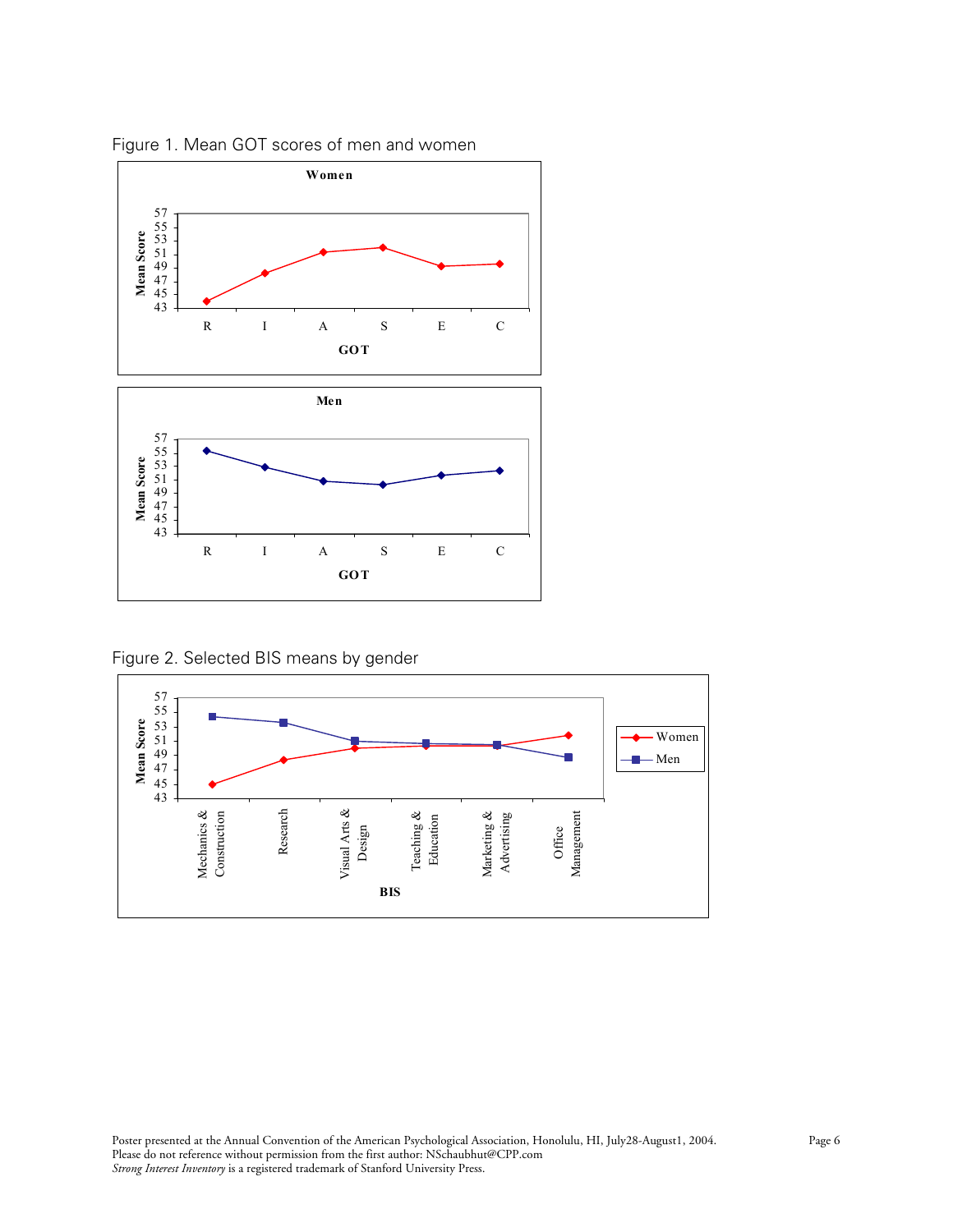

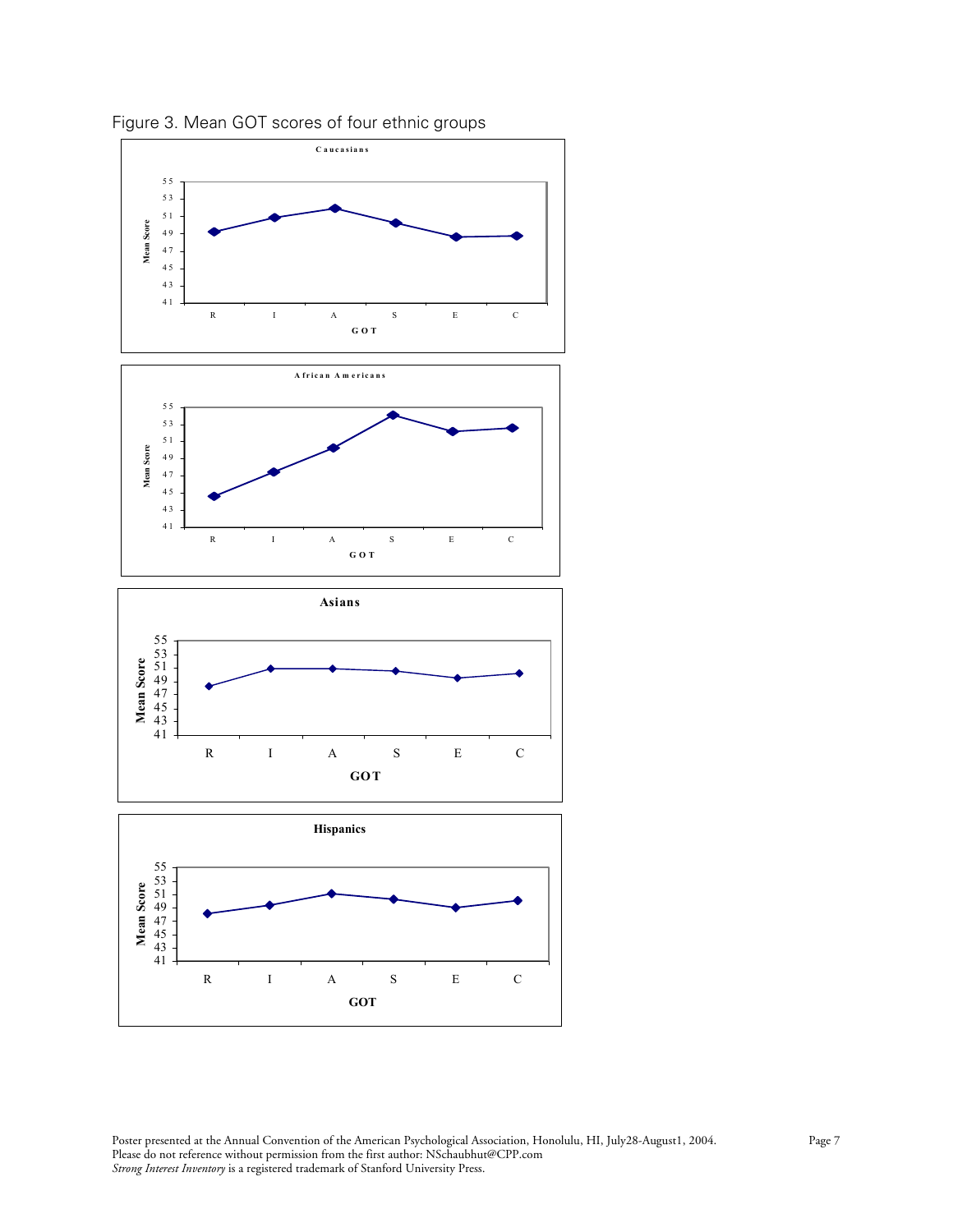